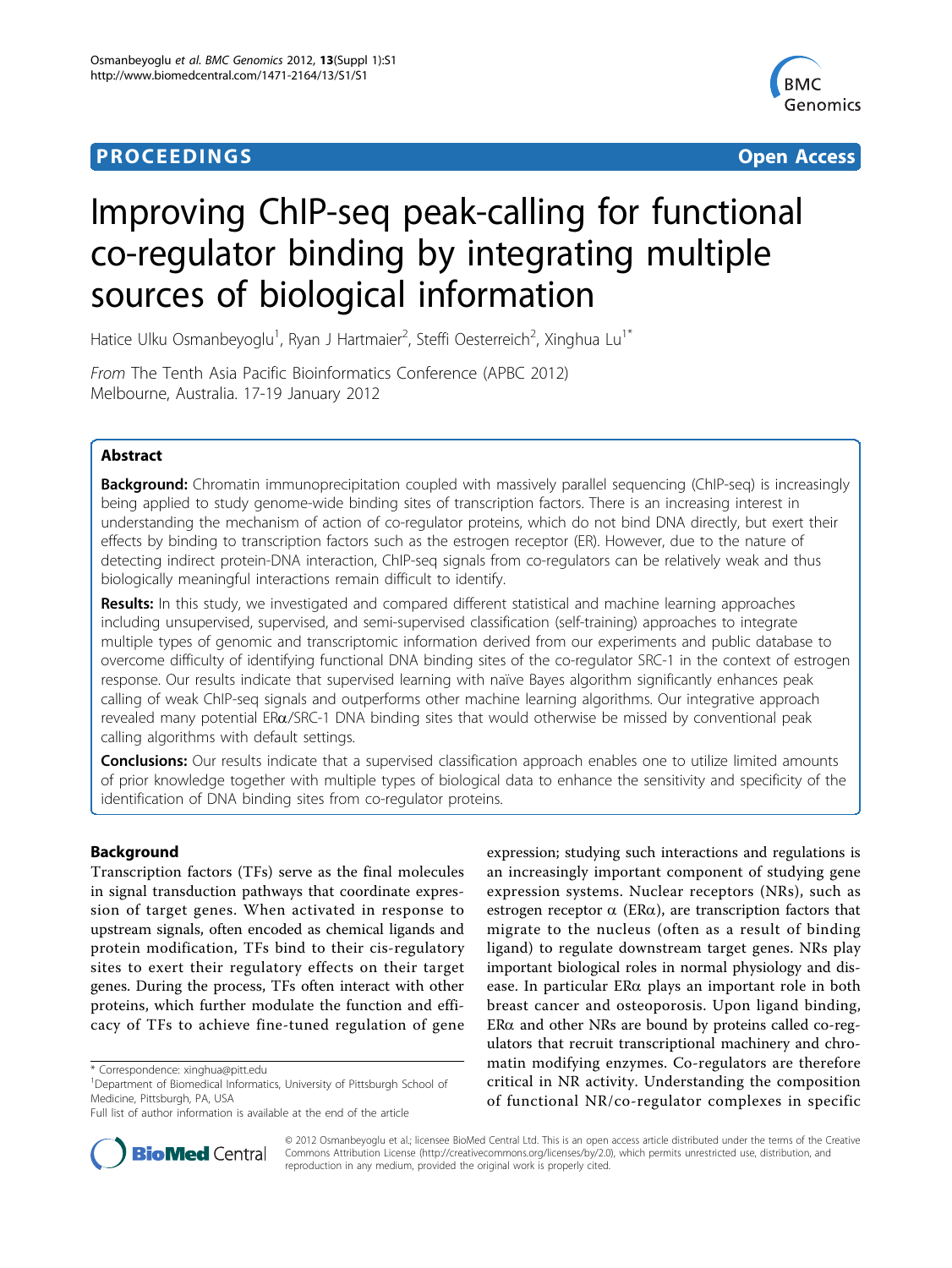signaling contexts could provide a basis for the development of novel NR- and co-regulator-targeted therapeutics. The problem addressed in this paper arose from a study of the interaction between the major  $ER\alpha$  co-activator SRC-1 (a member of the p160 SRC family), also known as NCOA1, with  $ER\alpha$  and the impact of such interactions gene expression [\[1](#page-9-0)-[4](#page-9-0)].

Recently, chromatin immunoprecipitation coupled with high-throughput next-generation sequencing (ChIP-seq) has become the main technology for global characterization of the transcriptional impact of NRs and their co-regulators [[5-7\]](#page-9-0). ChIP-seq involves the short-read  $(\sim 30$ bp) sequencing of the ChIP-enriched DNA fragments. These short sequence reads (tags) are then aligned to a reference genome. Then the actual binding loci from the positional tag distributions (i.e. sequenced DNA fragments mapped onto a reference genome sequence) are determined using 'peak calling' algorithms. Numerous peak calling algorithms have recently been developed for identifying ChIP-enriched genomic regions from ChIPseq experiments [\[8](#page-9-0)-[10](#page-9-0)] but there is a wide range of discordance among the peak calls from different algorithms [[11\]](#page-9-0). Therefore, there is a need for the methods that can integrate additional information besides ChIP-seq tags to identify functional TF binding sites. Furthermore, studying the interactions between TFs and their co-regulators through ChIP-seq technology poses an additional challenge since co-regulators do not directly bind DNA. Coregulator ChIP-seq measures the secondary protein-DNA binding through primary TFs and leads to relatively weak sequencing signals–i.e. relatively small number of sequence tags above noise. As such, it remains a challenge for contemporary peak calling methods to detect weak secondary protein-DNA-binding signals and simultaneously maintain a high specificity.

Often, a well-designed experiment studying interaction between a TF and its co-regulator generates critical information in addition to the ChIP-seq data for the co-regulator binding. For example, ChIP-seq data reflecting the binding of the primary TF of interest to its cis-regulatory sites are often collected; the genomic sequence surrounding Chip-seq peaks are usually available, which can be used to reflect the intrinsic sequence characteristics of regulatory sites; transcriptomic data that reflect functional outcomes of the interaction of the TF and its co-regulators can also be monitored. In this study, we investigated and compared different statistical and machine learning approaches to integrate multiple types of information to overcome the difficulty of identifying functional  $ER\alpha/SRC$ -1 interaction in presence of weak ChIP-seq signal.

### Results and discussion

The biological study underlying this paper aims to investigate the impact of  $ER\alpha/SRC-1$  interaction on estrogen induced gene expression in a bone cell line transfected with  $ER\alpha$  (U2OS-ER $\alpha$ ), which may shed light on the effect of estrogen-related bone development, bone loss, and potentially bone metastasis. We have generated ChIP-seq data using anti-ERa and anti-SRC-1 antibodies in presence and absence of estradiol (E2). To further investigate the impact of interactions between this NR//co-regulator pair, we collected expression array data from the same cell lines with a combination of E2 treatment and SRC-1 knock down. In general, the results of an SRC-1 ChIP-seq experiment would reflect secondary, indirect binding of SRC-1 to DNA through multiple NRs. However, in this study our experimental design aims to investigate specifically estrogen-induced interactions between ERa, SRC-1, and DNA. The detailed results of the experiments are being prepared for a separate publication (Hartmaier et al., manuscript in preparation). In the current paper, we address the fundamental issue of identifying reliable and functional  $ER\alpha/SRC-1$  DNA binding sites.

#### Identifying SRC-1 binding sites based on anti-SRC-1 ChIPseq

We first set out to investigate the efficacy of studying  $ER\alpha/SRC-1$  DNA binding sites only based on the results of ChIP-seq experiments performed using an anti-SRC-1 antibody. Potential SRC-1 binding peaks were identified using three different algorithms: MACS 1.4.1 [[9\]](#page-9-0), BayesPeak[10], and T-PIC [[8\]](#page-9-0). Table 1 shows the number of peaks identified by the above algorithms with different cut-off thresholds and the corresponding number of genes to which the peaks are mapped.

The results of the table raise the following issues during interpretation: First, as expected, applying different

Table 1 The number of peaks called by different algorithms and at thresholds, and corresponding number of mapped genes

| Total number of<br>peaks | Number of genes<br>mapped |
|--------------------------|---------------------------|
| 1,966                    | 996                       |
| 4,678                    | 2,054                     |
| 23,306                   | 6,341                     |
| 4,453                    | 1,676                     |
| 6,598                    | 2,318                     |
| 15,622                   | 4.495                     |
| 21,373                   | 5,507                     |
| 27,990                   | 6,533                     |
| 38,324                   | 8,057                     |
| 4.811                    | 2,029                     |
|                          |                           |

\* Union and intersection of the peaks by the three methods, as shown in Figure [1.](#page-2-0)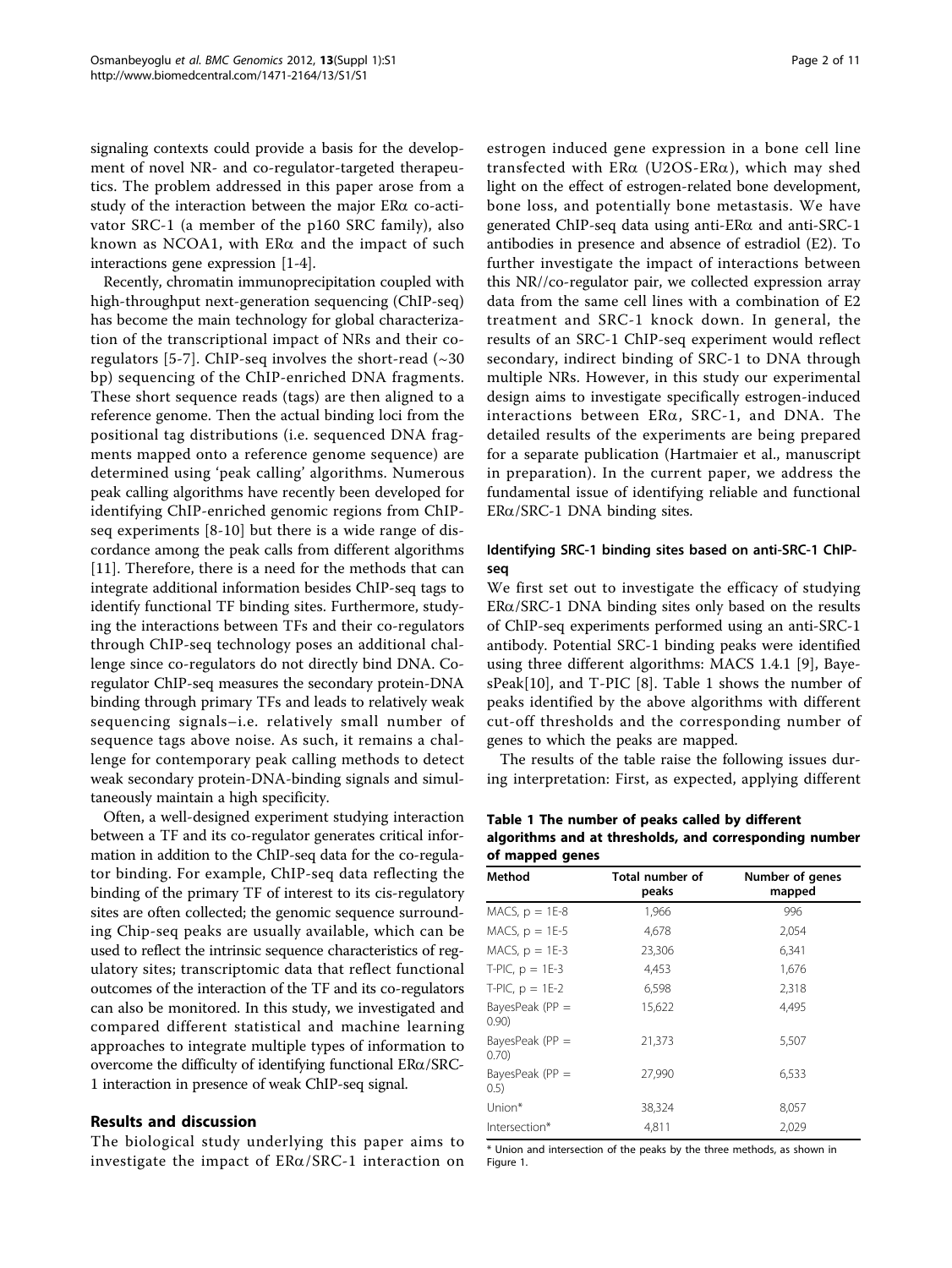<span id="page-2-0"></span>cut-off thresholds to the results by a given algorithm leads to a different number of peaks being identified: there is inevitably a trade-off between the number of peaks recovered and the quality of the peaks. Second, different algorithms assess the quality of the peaks based on different assumptions and methodologies: there is no consensus on the "goodness" of quality scores of these algorithms. We further noted that different versions of a same algorithm return different quality scores. Finally, different algorithms return disjointed sets of peaks, as shown in Figure 1, indicating that distinct assumptions and approaches enable an algorithm to discover some potential peaks that evade detection by other algorithms. These issues force decisions that potentially impact the conclusions of the study such as: which algorithm performs better, what cut-off threshold for a given algorithm to pick, and how to consolidate the results from different algorithms so that one can maximize the number of high quality peaks. Making these choices remains challenging due to the lack of consensus in the field [[11,12\]](#page-9-0).

In order to compare our results with a recently published study by Lanz et al. [[13](#page-9-0)], which analyzed DNA recruitment of the co-regulators SRC-3, we studied the estrogen-induced SRC-1 peaks identified from our data using MACS algorithm with a cut-off threshold of P value at  $10^{-10}$ , a threshold based on their study. Our analysis yielded a total of 1,286 peaks, which were further mapped to 684 genes. The number of peaks identified by us with the above condition is far fewer compared to their study. The discrepancy is likely to be, at least in part, due to amplification of SRC-3 in MCF-7

cells used in their study and possible differences in antibody affinities. However, these results also raised the hypothesis that ChIP-seq signals of secondary binding at physiologic levels are usually weaker. This suggests that conventional cutoff thresholds for peak calling algorithms may be too stringent, neglecting weak peaks (peaks with relatively small number of tags) potentially resulting from real  $ER\alpha/SRC$ -1/DNA interactions. Therefore, additional information besides SRC-1 ChIPseq tags should be capitalized to enhance identification of functional binding sites.

## Integrating multiple sources of biological information for identifying SRC-1 binding sites

To corroborate the results of SRC-1 ChIP-seq, we also studied the ERa ChIP-seq data (reflecting the expected dominant SRC-1-interacting TF) and investigated peaks overlapping between the  $ER\alpha$  and the SRC-1 ChIP-seq results. By varying the cut-off threshold of MACS, we identified different numbers of overlapping peaks between ER $\alpha$  and SRC-1, with the number of overlapping peaks increasing as the cut-off threshold relaxes (data not shown). The results again indicated that the conventional cut-off thresholds are failing to identify putative  $ER\alpha/SRC-1$  DNA binding sites (false negatives). On the other hand, simply relaxing the cut-off threshold is likely leading to increased false positive peak calls. Thus a principled method is needed to further identify functional  $ER\alpha/SRC-1$  DNA binding sites.

To elucidate functional ERa/SRC-1 DNA binding events, i.e., the binding events that influence gene expression, we generated and analyzed expression array

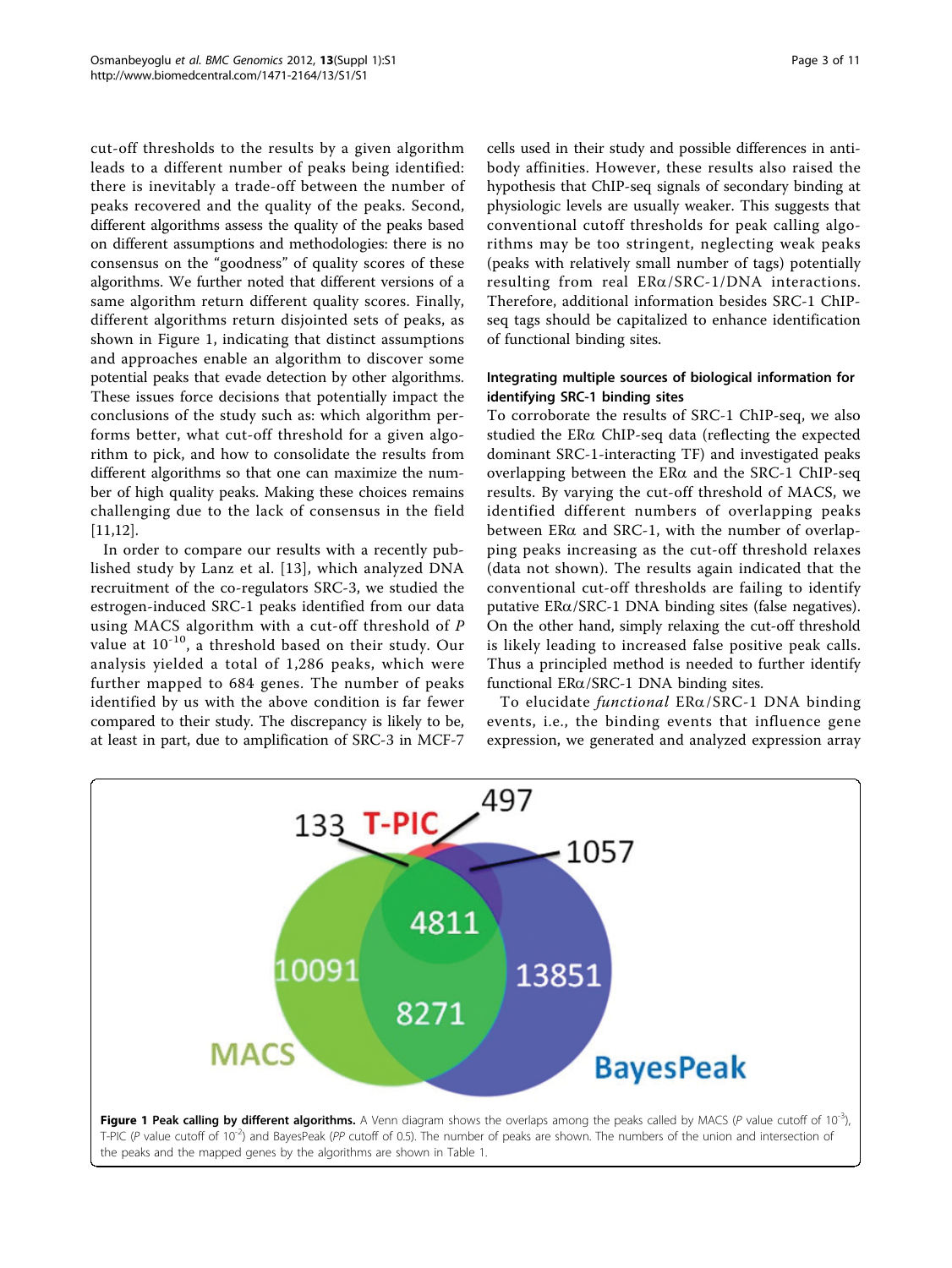data from cells that were treated with vehicle and E2 in the presence and absence of SRC-1 siRNA (Hartmaier et al., manuscript in preparation). The microarray data enabled us to identify 634 genes whose expression response to estrogen treatment required SRC-1, which are hereto referred to as SRC-1-sensitive genes. When we compared the list of SRC-1-sensitive genes and the list of genes with SRC-1 binding sites derived by MACS at P value =  $10^{-10}$ , we noted that only 44 genes overlapped among the lists. While the discrepancy between the number of SRC-1-sensitive genes and genes with SRC-1 peaks could be explained by other biological factors, such as that many SRC-1 peaks were not functional or secondary expression effects, it also supported our general hypothesis that  $ER\alpha/SRC-1$  interaction ChIP-seq signal is relatively weak and potentially true functional  $ER\alpha/SRC-1$  DNA binding sites were missed by the stringent setting of the peak calling algorithm.

While it may be tempting to directly combine the information from SRC-1 ChIP-seq, ERa ChIP-seq and microarray data by identifying the intersections of overlapping genes and peaks, such an approach is overly simplistic and ignores other potentially informative data, e.g., the genome-sequence characteristics of  $ER\alpha/SRC-1$ interaction sites and the prior information of known  $ER\alpha/SRC-1$  interactions. These considerations motivated us to investigate and compare different principled machine learning approaches in order to improve the sensitivity and specificity of detecting  $ER\alpha/SRC-1$  DNA binding sites by integrating multiple types of information.

## An integrative approach to detect  $ER\alpha/SRC$ -1 DNA binding sites

The overall framework and rationale of our information integration approaches are as follows. We formulated the task of identifying functional ERa/SRC-1 DNA binding sites as a classification task, in which we performed a binary classification to label a potential SRC-1 binding site derived from ChIP-seq analysis as either functional or nonfunctional. We investigated both supervised learning, which allows us to take advantage of existing knowledge of  $ER\alpha/SRC-1$  interactions, and unsupervised learning, which allowed us to take an unbiased approach.

The classification formulation allowed us to pool more candidate peaks identified by different peak calling algorithms at relaxed cutoff thresholds so that we did not have to rely on a single "best" algorithms and "optimal" parameterization but resorted to our classification to identify functional  $ER\alpha/SRC-1$  DNA binding. In this study, we collected the union of the peaks returned by all three algorithms at the cutoff threshold as follows, MACS: P value cutoff  $10^{-3}$ , BayesPeak: Posterior Probability (PP)  $\geq$  0.5 and T-PIC: P value cutoff 10<sup>-2</sup>. This led to a pool of 38,324 candidate peaks.

Another important advantage of the classification approach is that it allows us to integrate multiple types of biological information collected from our experiments and public databases by representing them as features for a classifier. In this way, multiple types of information contribute to the classification of potential peaks and their impact can be determined by learning algorithms. For each candidate SRC-1 peak, we constructed the following features: a vector of binary features representing presence/absence of nucleotide trigrams (triplet of nucleotides), which reflects the intrinsic characteristics of genome sequence surrounding the summit of a peak region; an average of predicted nucleosome-occupancy scores, which represents the chromatin structure characteristics around the peak summit; a binary feature reflecting if a primary binding peak, i.e., the  $ER\alpha$  ChIPseq peak, overlaps with the SRC-1 peak; and a binary feature representing the functional outcome of  $ER\alpha/$ SRC-1 interaction, i.e., whether the peak is mapped to an SRC-1 sensitive gene. Detailed descriptions of features are presented in Methods section.

We evaluated the results of predictions from classification algorithms by determining if conserved  $ER\alpha$  binding motif can be found in the classified peaks, as an indication that a peak is the result of  $ER\alpha/SRC-1$  DNA binding. Searching for instances of conserved TF binding motifs at the predicted binding loci is considered the most prominent verification method for validating peaks [[14](#page-9-0)].

#### Unsupervised classification

First, we explored if the candidate peaks could be divided into two distinct groups by unsupervised learning in an unbiased manner. We applied a K-means clustering procedure to the data and the results are listed in Table [2.](#page-4-0) We inspected the genome sequences of the peaks to assess if a conserved motif for estrogen response element (ERE) was detected by a motif classification algorithm referred to as CLOVER[15]. In cluster 46% of 26,211 peaks contained the ERE motif, and, in cluster 27% of 12,113 peaks contained the ERE motif. We believe this is not a good separation of the peaks in that, even though cluster 1 has more ERE-containing peaks, it is a bigger cluster and only 46% of peaks contain EREs. Thus the results would likely lead to a high false positive rate with respect to SRC-1 binding.

#### Supervised classification

Supervised learning requires labeled data as training cases. Obtaining a training set through large-scale experimental validation of ERa/SRC-1 DNA binding is costly and difficult to perform. Therefore, we investigated whether a relatively small amount of labeled data in the supervised learning task would result in better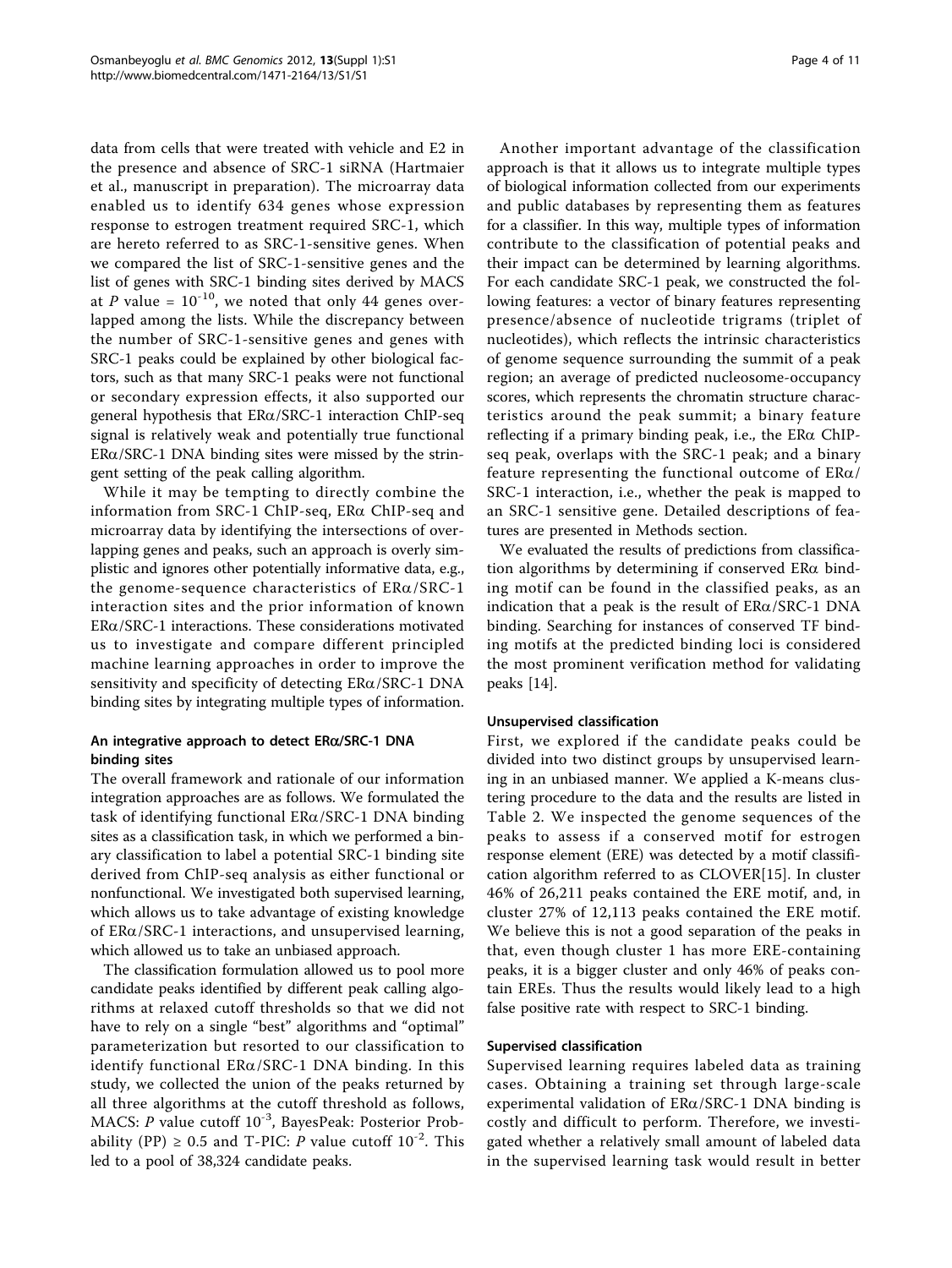|                    | Number of peaks | Number of peaks with ERE motif              | Ratio of peaks with ERE motif match |  |
|--------------------|-----------------|---------------------------------------------|-------------------------------------|--|
| MACS $p = 1E-10$   | 1,286           | 941                                         | 0.73                                |  |
| MACS $p = 1E-8$    | 1,966           | 1,416                                       | 0.72                                |  |
| MACS $p = 1E-5$    | 4,678           | 3,077                                       | 0.66                                |  |
|                    |                 | k-means (city block)                        |                                     |  |
| Cluster 1          | 26,211          | 11,943                                      | 0.46                                |  |
| Cluster 2          | 12,113          | 3,245                                       | 0.27                                |  |
|                    |                 | supervised-NB $(th = 0.8, 1:2)$             |                                     |  |
| Positively labeled | 11,835          | 8,196                                       | 0.69                                |  |
| Negatively labeled | 26,489          | 6,992                                       | 0.26                                |  |
|                    |                 | supervised-SVM(kernel = polynomal,1:2)      |                                     |  |
| Positively labeled | 14,915          | 8,425                                       | 0.56                                |  |
| Negatively labeled | 23,409          | 6,763                                       | 0.29                                |  |
|                    |                 | supervised-RF(th = $0.7,1:2$ )              |                                     |  |
| Positively labeled | 10,428          | 6,514                                       | 0.62                                |  |
| Negatively labeled | 27,896          | 8,674                                       | 0.31                                |  |
|                    |                 | semi-supervised-NB(th = $0.8,1:2, 1 = 75$ ) |                                     |  |
| Positively labeled | 12,597          | 8,458                                       | 0.67                                |  |
| Negatively labeled | 25,727          | 6,730                                       | 0.26                                |  |

<span id="page-4-0"></span>Table 2 Comparison of the performances by different machine learning algorithms

separation compared to unsupervised clustering with our feature set. We experimentally validated 18 SRC-1 peaks as functional peaks by quantitative PCR (qPCR) experiment (data not shown). We used these peaks as positive training cases, together with a set of randomly drawn control (anti-IgG) ChIP-seq peaks as negative training cases, to train supervised classifiers. We investigated the performance of three state-of-the-art classifiers: Naive Bayes (NB), Support Vector Machines (SVM) and Random Forest (RF). For NB and Random Forest classifiers, we set the classification thresholds at 0.8 and 0.7 respectively. Since the ratio of the positive and negative training cases may have impact on classification algorithms, e.g. NB and SVM, we explored using different ratios for training, between 1:1, 1:2, and 1:3, and classifiers were built from these training sets. Our test set consisted of all 38,324 candidate peaks. Table 2 lists the total number of peaks in each class, the number ERE-containing peaks in each class and the ratio reflecting ERE enrichment. Results for classifiers with 1:1, 1:2, and 1:3 training ratio (positive over negative) were very similar to each other (data not shown). Therefore, just results for the 1:2 ratio were shown.

We noted that the supervised classification approaches have significantly increased the number of positive peaks when compared to those derived by peak calling algorithms based on recommended cutoff thresholds. For example, NB returned 11,835 positive peaks in comparison to 1,966 and 4,678 peaks returned by MACS with cutoff P value set at 1E-8 and 1E-5, which reflected a 6-fold and 2.5-fold increase, respectively. Through further evaluation enrichment of ERE in the genome sequences surrounding the peaks, we found that a similar percentage of peaks contained ERE element: 69% for NB, and 72% and 66% MACS at 1E-8 and 1E-5 respectively. Thus, the results indicate that the qualities of the positive peaks returned by NB were as good as those returned by the stringent peak calling in terms of ERE enrichment.

We further inspected if the classification approaches retrieved additional functional peaks, i.e., the peaks that were mapped to SRC-1-sensitive genes derived from microarray experiment. Table [3](#page-5-0) shows the results of the SRC-1 peaks returned by different peak calling approaches that were mapped to SRC-1-sensitive genes. We noted that, by setting MACS cutoff  $P$  values at  $1E-$ 10, 1E-8, and 1E-5, a total of 44, 57, and 123 peaks were mapped to SRC-1-sensitive genes. On the other hand, NB has identified 238 peaks that overlap with SRC-1 sensitive genes. We also note that BayesPeak exclusively identified some of the newly "discovered" functional peaks. Similarly MACS also exclusively discovered some new peaks. These results indicate that, based on different assumptions and criteria, different peak calling algorithms are capable of identifying potential peaks to complement other peak calling algorithms. Thus it is more sensible to consider candidate peaks from more than one peak-calling algorithm as long as an objective approach can be further applied to consolidate the results.

We also performed a 9-fold cross-validation experiment to assess if the algorithm can correctly identify the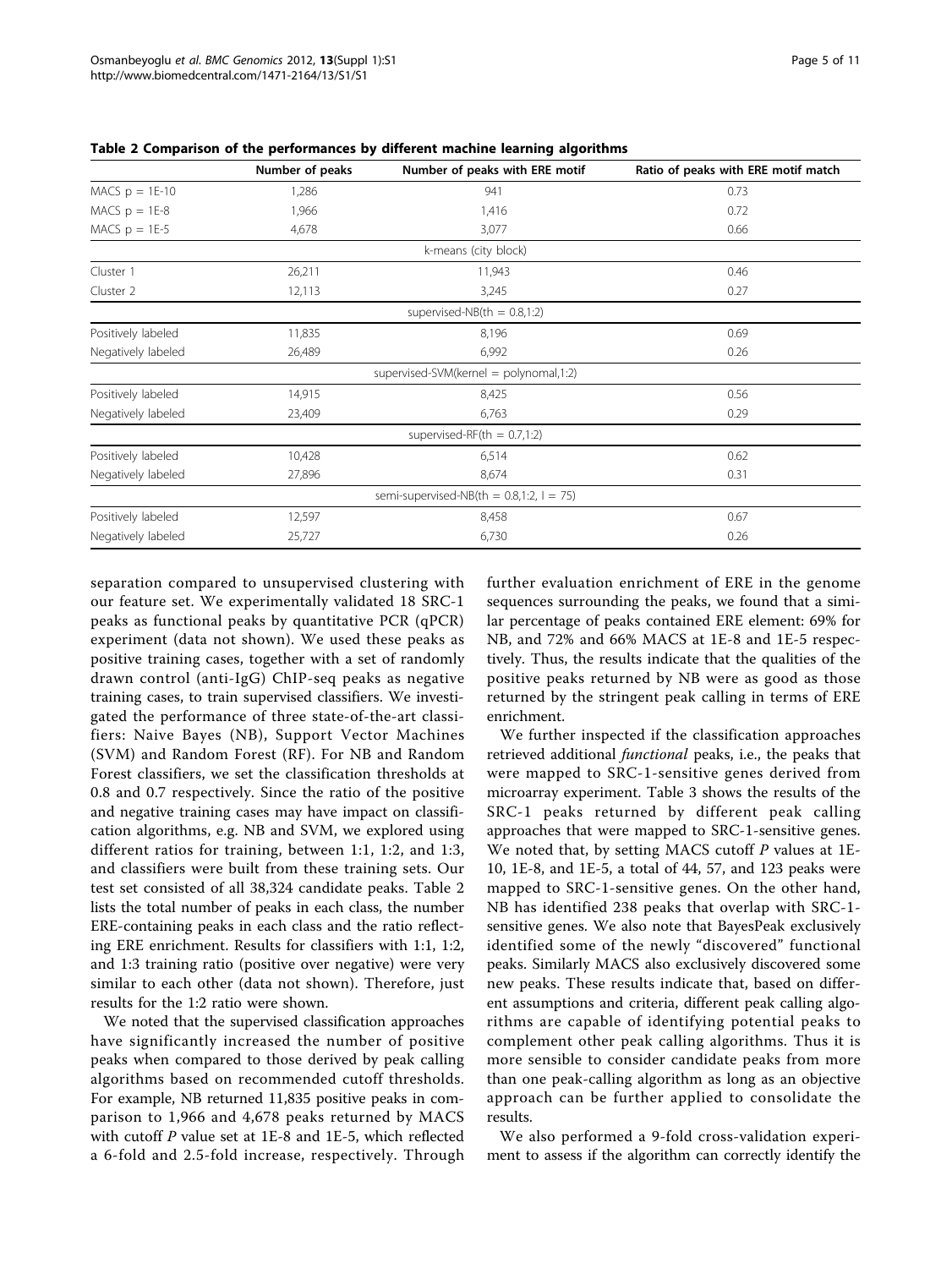| Method                          | Total number of peaks | Number of genes mapped | Intersection with SRC1-dependent genes |
|---------------------------------|-----------------------|------------------------|----------------------------------------|
| MACS $p = 1E-10$                | ,286                  | 684                    | 44                                     |
| MACS $p = 1E-8$                 | .966                  | 996                    | 57                                     |
| MACS $p = 1E-5$                 | 4.678                 | 2,054                  | 123                                    |
| supervised-NB $(th = 0.8, 1:2)$ | 11.835                | 3,875                  | 238                                    |

<span id="page-5-0"></span>Table 3 Comparison of different methods for identifying functional peaks

experimentally validated  $ER\alpha/SRC-1$  training cases from the candidate peak pool. Results were listed in Table 4. NB classifier showed 89% precision, 100% recall and 96% accuracy, see Methods section for the descriptions of the metrics. This result increased our confidence that positive calls from our algorithm are likely to reflect real  $ER\alpha/SRC-1$  DNA binding. The results in the table indicate that the NB classifier performed better than the SVM and RF classifiers, judging from relative enrichment of ERE containing binding sites in the predicted positive peaks. Among the three classifiers tested in this study, the RF classifier performed worst. We noted that the number of features that were used by RF during the learning was much smaller than the number of features utilized by other classifiers, which may partially explain the inferior performance of this algorithm in this experiment. The SVM method also performed worse on this task than probabilistic NB. We conjecture that the reason might be that SVM is complex algorithm with many parameters to adjust and therefore finding optimal parameters for decision boundary might be challenging for this task. We therefore concentrated on the NB classifier because it could be readily used in both supervised and semi-supervised learning environment.

#### Semi-supervised classification

Our number of training cases is relatively sparse compared to a conventional machine learning setting. Semisupervised approaches have been applied to conquer limitations of supervised and unsupervised methods when labeled data is scarce and obtaining large amounts of labeled data is expensive and time consuming [[16,17](#page-9-0)]. This is done by incrementally assigning instances, which are called with high confidence by a classifier, from unlabelled data into training cases in order to increase the number of training cases and thus enhance the generalizability of classification. Therefore, we investigated semi-supervised classification to see whether we could

Table 4 Performance of different classifiers under 9-fold cross-validation setting

| Classifier                      | Precision | Recall | Accuracy |
|---------------------------------|-----------|--------|----------|
| $NB(th = 0.8,1:2)$              | 0.89      |        | 0.96     |
| $SWM(kernel = polynomial, 1:2)$ | 0.89      | O 96   | O 94     |
| $RF(th = 0.7,1:2)$              | O 72      |        | N 91     |

further increase the performance in identifying  $ER\alpha/$ SRC-1 DNA binding.

In this study, we applied a self-training algorithm [[17](#page-9-0)] using NB as the base classifier because of its probabilistic outputs. We iteratively assigned the most confident positive instances called by our classifier into training cases and found that performance of the self-training became stable after 75 iterations and stopped further training. Figure [2](#page-6-0) shows the trends of percentage of ERE-containing peaks in the positive calls in semi-supervised learning. It is interesting to note that initially as a few pseudo-positive cases were imputed into the training cases the precision of the called positive peaks decreased but later became stable after 75 iterations. A similar total number of peaks and the percentage of ERE-containing peaks were identified by our semisupervised learning algorithm when compared to other supervised learning experiments, see Table [2.](#page-4-0) Thus the results do not show obvious advantage of semi-supervised learning over supervised learning algorithms in our experiment.

#### Identification of informative features

Biologically, it is of interest to identify the features that significantly contribute to the classification in that it will reveal the relationships between input features and outcome. We rank key features by ROC class reparability criteria using MATLAB (Bioinformatics Toolbox) [[18](#page-9-0)], using a training dataset containing the 18 true positive peaks and 36 random non-binding sites from IgG peak calls. Following were the 15 top ranked features: "AAC", peaks-mapped-to-SRC-1-dependent-genes, "GCG", "CGT", overlapping-with-ERa-peak, "AAG", "ACA", "ACC", "CGC", "AGA", "AGC", "AGG", "CGA", "ACT", "ATC", see Methods section for detailed descriptions of the features. Among the top-ranking features, we noted that the features reflecting the function outcome (peaksmapped-to-SRC-1-dependent-genes) and the interaction between ER and SRC-1 (overlapping-with- $ER\alpha$ -peak) were ranked high, indicating the learning algorithm correctly recognized their importance in classification. It is interesting to note that many nucleotide trigrams, which reflect the characteristics of sequences of peaks, were among the high-ranking features. We aligned the topranking trigrams to the ERE motif, as shown in Figure [3](#page-6-0). Indeed, the trigrams correspond well with the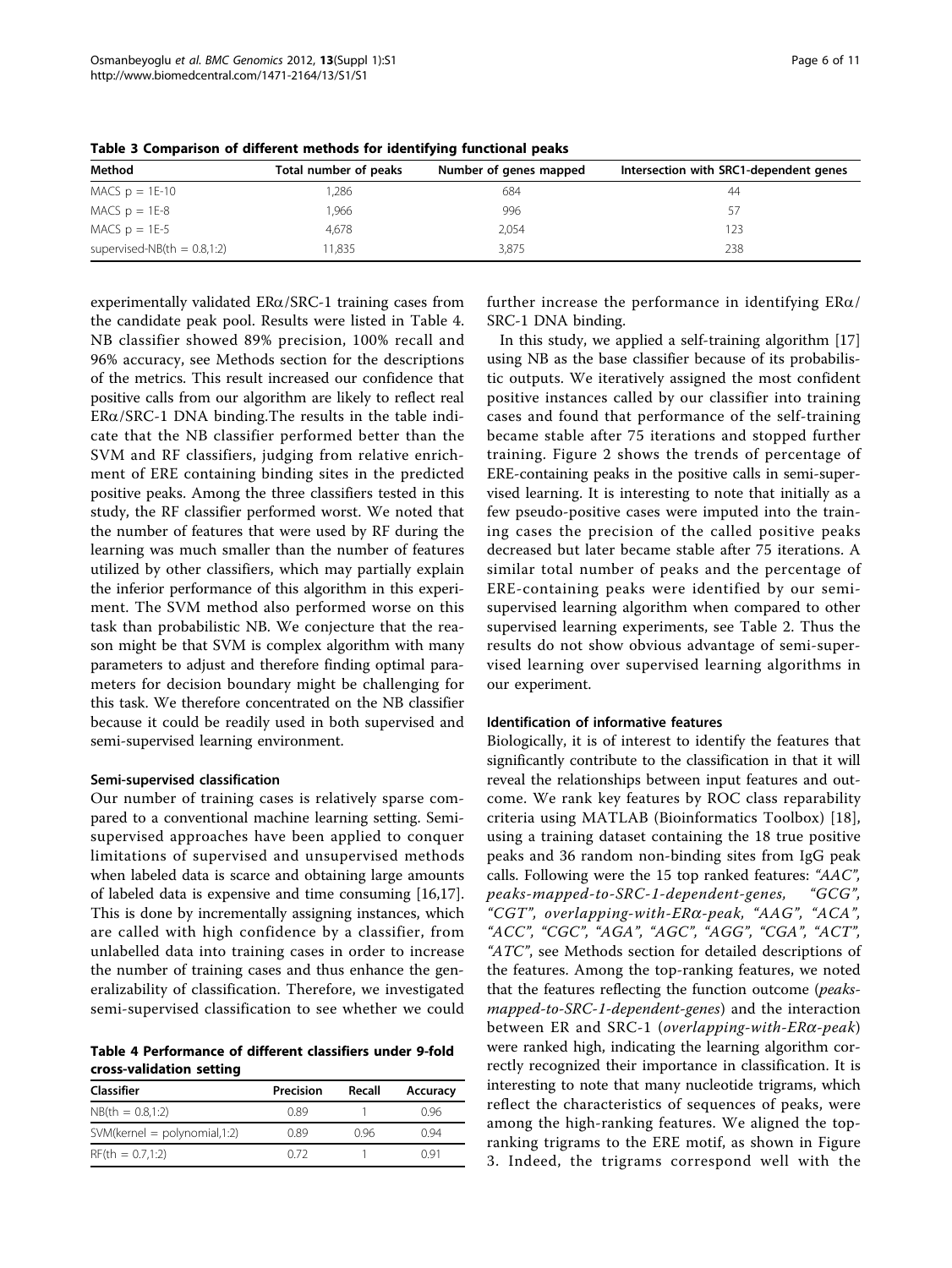<span id="page-6-0"></span>

important components of the ERE motif. These results indicate that the classification learning algorithm, like the motif searching algorithms (i.e. [[19-22\]](#page-9-0)), is able to identify highly conserved "words" that constitute one of the important motifs of the training sequences. We noted that the feature reflecting nucleosome occupancy at peak regions was ranked as  $48<sup>th</sup>$ . This may indicate either that nucleosome occupancy is a dynamic process and our static feature does not reflect the true occupancy status during the experiments or that the ERa/ SRC-1 DNA binding is not heavily dependent on nucleosome occupancy.

#### Biological insights from improved peak calling

We further examined the impact of the improved SRC-1 peak calling on biological insights drawn from the dataset. We conducted Gene Ontology Analysis using the Database for Annotation, Visualization, and Integrated Discovery (DAVID) [[23\]](#page-9-0) on genes with an SRC-1 peak within 50 kb of the TSS as determined by MACS ( $P < 10^{-5}$ ) or by our method. We observed a dramatic difference in the identification of genes enriched in specific biological processes. Specifically, our method yielded in the calling of peaks in gene sets which were highly enriched for genes involved in

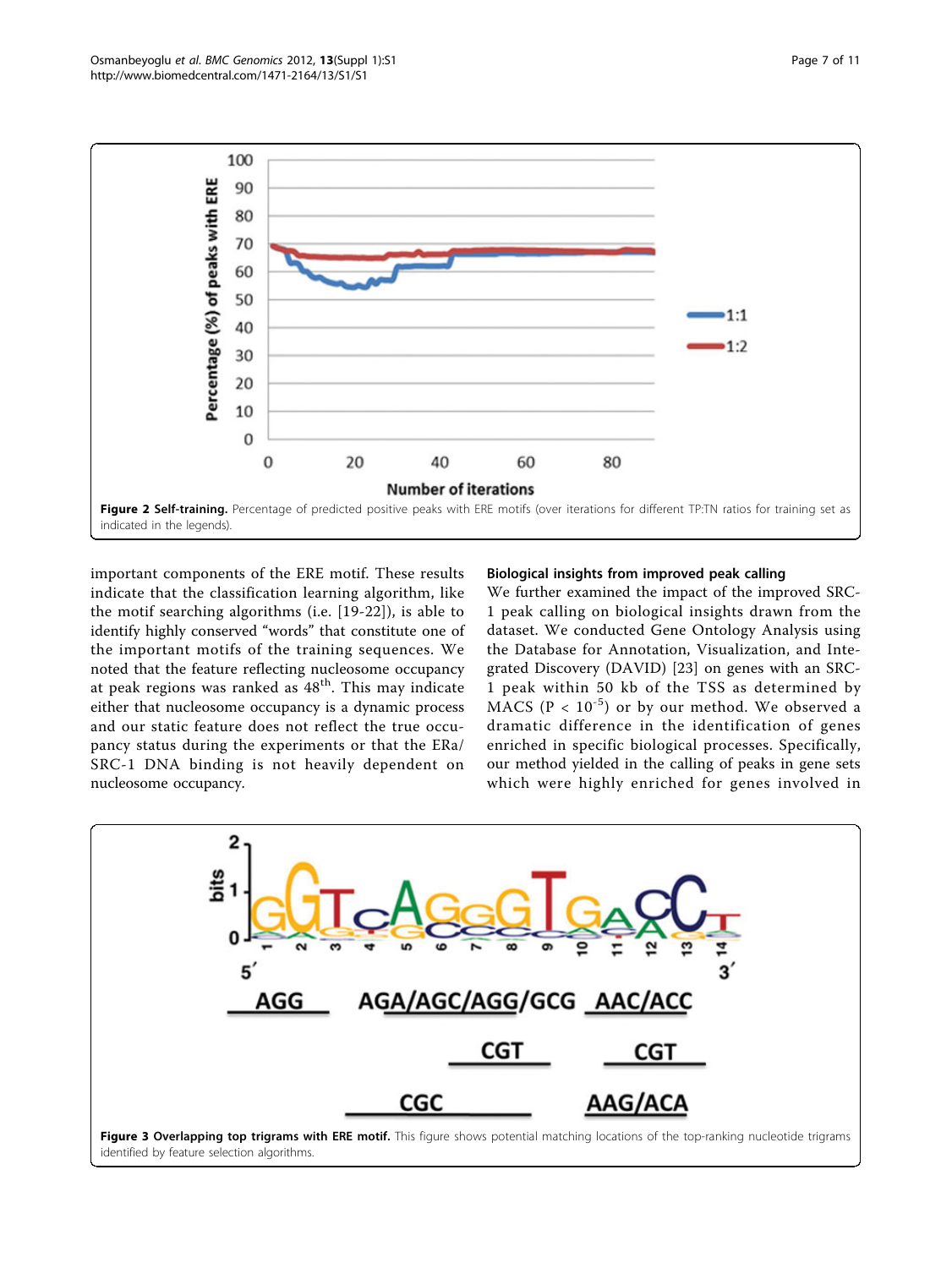blood vessel development (enrichment: 4.61, Benjamani:  $7.9 \times 10^{-4}$ ) and actin filament-based processes (enrichment: 3.18, Benjamani:  $1.3 \times 10^{-3}$ ). Indeed blood vessel development has previous been implicated in bone generation [[24](#page-9-0),[25](#page-10-0)]. Further, within the genes enriched in these biological processes, we identified a number of genes with known functions in bone development. Since SRC-1 has already been implicated in E2 mediate bone maintenance, this observation provides evidence for the mechanism underlying this phenotype. In contrast, genes with SRC-1 peaks determined by MACS were not significantly associated with any biological processes.

### Conclusions

We believe that the ability to improve ChIP-seq peak calling by utilizing available sources of biological information for indirect co-regulator binding in the presence of weak ChIP-seq signal is an important research area. Due to the intrinsic variability in the affinity of interactions between a TF and its co-regulators, it is inevitable that the ChIP-seq signal of these types of studies would span a broad spectrum and that the weak signal scenario, as in this study, would be likely to occur often. The need for methods to address this problem is acute considering the increasing number of studies using ChIP-seq to study NR and their co-regulators due to their importance in normal development and in many diseases such as breast cancers. Our work strives to explore whether the peak calling can be improved through the integration of available diverse biological sources via machine learning approaches. Our results demonstrate that it is informative to generate, collect, and integrate the following information: ChIP-seq data reflecting location of the primary interaction of the TF of interest to its cis-regulatory sites, gene expression data reflecting functional outcomes of interaction of the TF and its co-regulators, and finally genomic sequence data of the identified regions. Other types of data which is highly likely to be useful include histone modification marks, recruitment of RNA polymerase II, and relative location of the insulator protein CTCF [[26\]](#page-10-0).

In summary, our results indicate that a supervised classification approach enables one to utilize even limited amounts of existing knowledge together with multiple types of biological data to enhance the sensitivity and specificity of identifying DNA binding sites for coregulators proteins. Our feature selection experiments indicate that experimental inputs complementary to ChIP-seq are critical in identifying biological significant signals from ChIP studies with weak signals due to indirect DNA binding.

## Methods

## ChIP-seq data

U2OS cells stably expressing Flag-tagged ERa (obtained from Dale Leitman) were used for ChIP as previously published  $[27]$  $[27]$ . SRC-1 and ER $\alpha$  ChIP DNA from ethanol (vehicle) and estradiol (E2)-treated U2OS cells were amplified for Illumina sequencing. IgG ChIP DNA was also amplified for Illumina sequencing. The ChIP-seq datasets used in this study had the following number of uniquely mapped sequence tags, ChIP\_ER\_E2: 10,380,852, ChIP\_SRC-1\_E2:6,995,566 tags, ChIP\_IgG: 8,641,543 tags. SRC-1 peaks were called using MACS 1.4.1 [[9\]](#page-9-0), BayesPeak[10], and  $T-PIC$  [[8](#page-9-0)] with IgG as negative control.

## Evaluation procedure

The selected peaks were evaluated in terms of their overlap with high-scoring sequence motifs. The motif analysis was performed using the program CLOVER [[15](#page-9-0)], with P value cutoff 0.005 which compares sets of DNA sequences to a library of transcription factor-binding motifs and identifies whether any of the motifs are statistically overrepresented or underrepresented in the sets. We measured enrichment of selected motifs in sets of  $\pm$  300 bp from SRC-1 ChIP-seq peak summit.

### Computational framework

We investigated the following computational approaches to identify potential binding sites, including unsupervised classification, supervised classification and semisupervised classification. The task was formulated as a binary classification problem for supervised and semisupervised framework, where each ChIP-seq peak was either 'functional' or 'non-functional'. Each ChIP-seq peak was represented with a vector of binary features, where each feature was derived from one biological information source.

### Features

We devised a total of 67 features, which can be grouped as follows. 1) Genomic information: trigrams (triplet of nucleotides) to represent intrinsic characteristics of genome sequence surround the peak summit to create a feature vector; averaged nucleosome occupancy prediction results as another feature. 2) Primary TF binding events: the called ER ChIP-seq data peak that overlap with  $SRC-1/ER\alpha ChIP-seq.$  3) Functional outcome of TF activation: whether the peak is mapped to SRC-1 sensitive gene.

## N-gram presence (64 features)

Previously, n-gram distribution of sequences have been utilized for TF binding site prediction [\[28](#page-10-0)]. An N-grams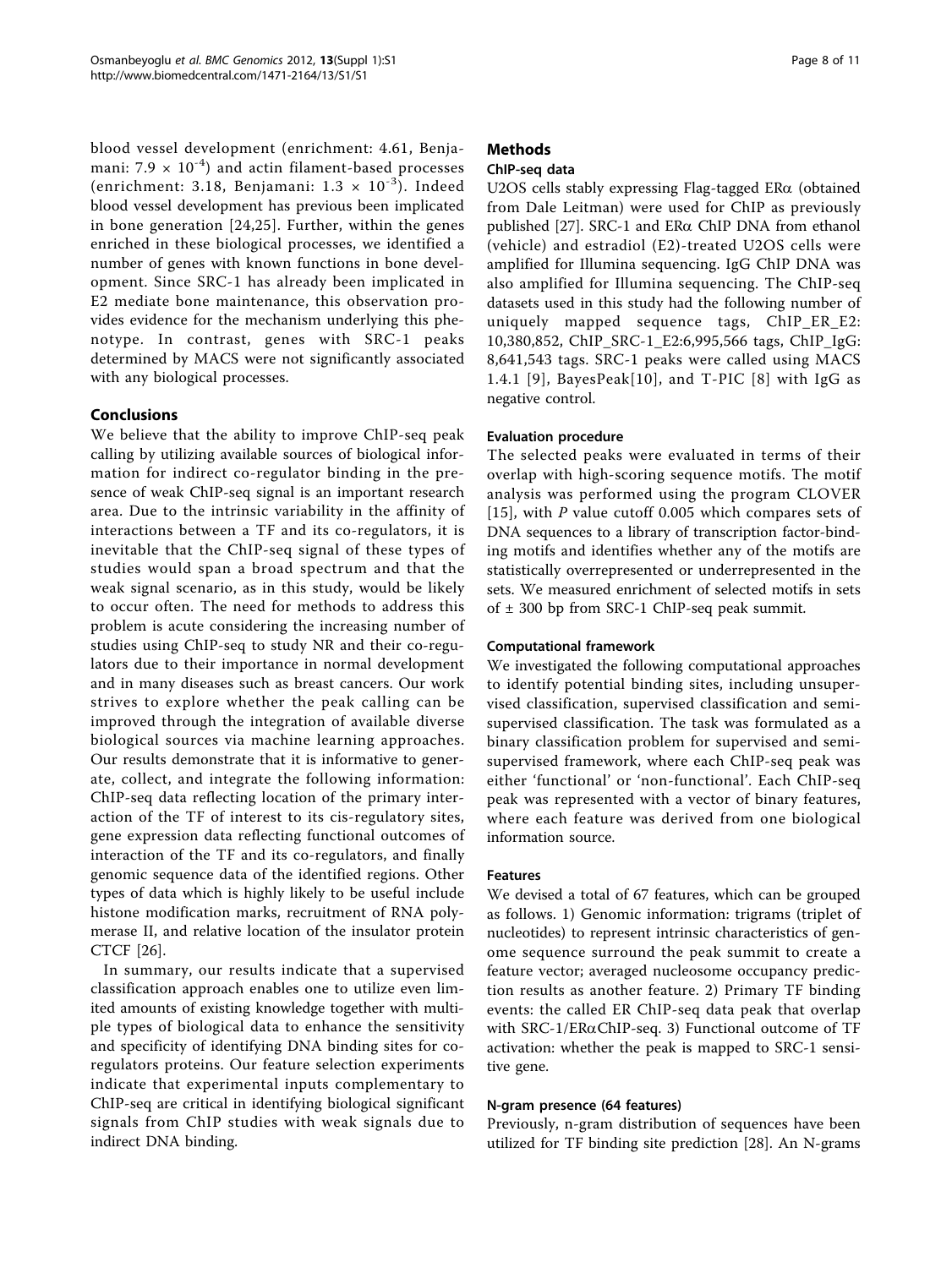consists of a sequence of  $n$  letters, where letters are possible nucleotide (A,T,G,C) bases of DNA sequences in ChIP-seq peaks. As such, a trigram has 64 possible combinations of three nucleotides, and we constructed a vector of length of 64 elements used the Galaxy Toolkit [[29\]](#page-10-0), each representing the presence or absence of a give trigram in the 600 bp surrounding the summit of the peak of interest.

#### Nucleosome occupancy (1 feature)

Nucleosomes are fundamental repeating unit of eukaryotic chromatin. Nucleosomes consist of 147 bp of DNA sequence wrapped around a histone core complex,and they are separated from each other by linker DNA of up to 50 bp. Recently, Tillo et al. [[30](#page-10-0)] proposed that nucleosome occupancy of DNA sequence around functional human transcription factor binding sites (TFBSs) is remarkably higher. To represent the nucleosome occupancy status of the Chip-seq peaks, we use the scores from Kaplan et al.'s [[31\]](#page-10-0) genome wide nucleosome predictions. For each base location of human genome, Kaplan et al. provided the "average occupancy" score, which is the predicted probability for each position in the genome to be covered by any nucleosome. For each peak, we took the mean value of average occupancy score around ±50 bp (an approximate length of a nucleosome) region of the peak summit. For each candidate peak, its nucleosome occupancy feature is represented as a binary variable, with value set equal 1 if the mean value greater than 0.75 and 0, otherwise.

### Primary TF binding events (1 feature)

For each candidate SRC-1 peak, we associate a binary variable to indicate if the peak overlaps with any  $ER\alpha$ ChIP-seq peak. We defined that an  $ER\alpha$  and an  $SRC-1$ peak overlap if they share at least one base pair.

#### Functional outcome of TF activation (1 feature)

We collected the gene expression data from cells that were treated with vehicle and E2 in presence and absence of anti-SRC-1 siRNA have been employed for our analysis. Differentially expressed genes between these samples were found using limma (Linear Models for Microarray Analysis) package - an implementation of the empirical Bayes linear modelling approach [[32\]](#page-10-0). We identified a list of genes that were differentially expressed between the control vs anti-SRC-1 siRNA groups and labelled them as SRC-1 sensitive genes. ChIPpeakAnno[33] was used to map each ChIP-seq peak to a gene if possible using default setting of the program. For each candidate SRC-1 peak, we associate a binary variable to indicate if the peak is mapped to one of SRC-1-sensitive genes.

#### Machine learning approaches

For unsupervised learning, k-means clustering, training and classification procedures for supervised and semisupervised framework are implemented using the  $MATLAB^{\circledast}$  (Natick, MA). We rank key features by ROC class reparability criteria using also MATLAB®. The microarray data analysis was done with the use of the R packages from the Bioconductor project [http://www.bio](http://www.bioconductor.org)[conductor.org.](http://www.bioconductor.org) We used DAVID [\[23\]](#page-9-0) for GO analysis.

#### Unsupervised clustering

We used k-means clustering  $(k = 2)$  with city block distance metric to see cluster candidate peaks into two groups.

#### Supervised classification

To build this type of classifiers, labelled data of both true-positive peaks and false-positive peaks were required. We experimentally validated 18 SRC-1 peak by quantitative PCR (qPCR) experiments (data not shown), which were used as positive training cases, together with a set of randomly drawn control (anti-IgG) ChIP-seq peaks as negative training cases, to train supervised classifiers. We investigated the performance of three stateof-the-art classifiers: Naive Bayes (NB) [\[34\]](#page-10-0) implemented by the MATLAB, Support Vector Machines (SVM)[35] and Random Forest (RF)[36]. Different ratios of positive to negative cases, (1:1, 1:2 and 1:3), were considered in this study for testing, and training.

NB classifier with Bernoulli distribution was used where each peak represented as binary-valued feature vectors. For SVM, we studied different types of kernels and chose the polynomial kernel in this study. For training RF classifiers, we grew 50 trees. For the number of variables randomly selected at each node, we used the default value that was equal to the square root of the feature dimension.

We measured performance of classifiers with 9-fold cross-validation process and report precision, recall and accuracy values. Precision and recall were used in order to evaluate model performance of classifier. Precision was measured as the fraction of correctly predicted TP binding sites (experimentally verified) among all binding sites predicted by the classifier to be TP binding site. Recall is the fraction of the TP binding sites that are also predicted to TP. Accuracy is calculated as the fraction of correct calls  $(TP + TN)$  overall total number of predictions.

### Semi-supervised classification

Self-training is one of the common algorithms used for semi-supervised learning [[16](#page-9-0)]. In self-training [[17\]](#page-9-0), a classifier is built from labeled instances (L) and used to predict the labels for instances in unlabeled set  $(U)$ .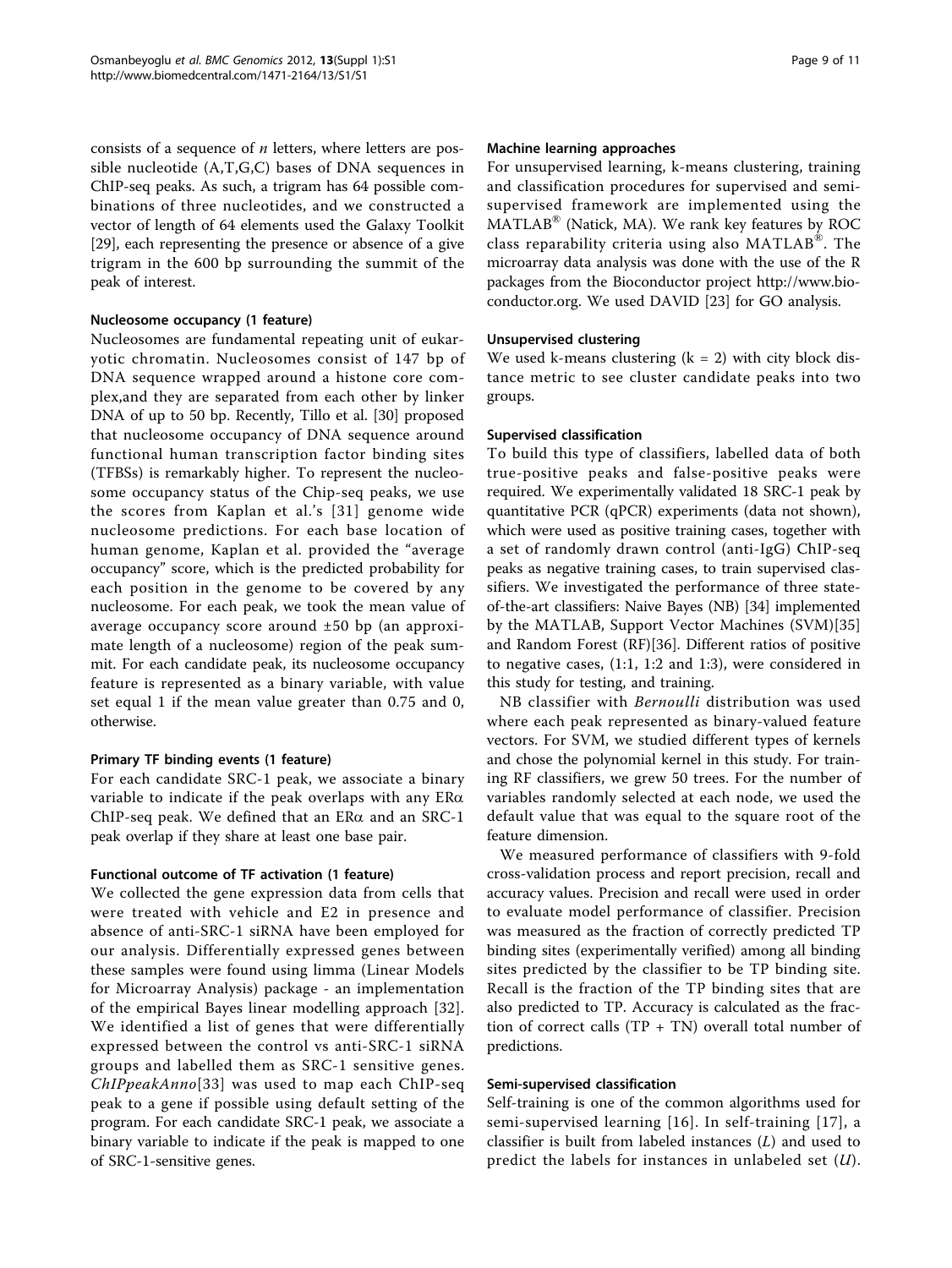<span id="page-9-0"></span>Then  $m$  instances in  $U$  that the current classifier has high classification confidence are labeled and moved to enlarge L. The whole process iterates until stopped. The stopping criterion in self-training is that, either there is no unlabeled instance left or the maximum number of iterations has been reached. Different ratios of positive to negative cases, (1:1, 1:2), were considered in this study for testing, and training. The detailed algorithm is shown below.

### Algorithm

Input: positively labeled data (*P*)  $\{(x_i, y_i)\}_{i=1}^l$ , negatively labeled data (*N*)  $\{(x_j, y_j)\}_{j=1}^{ln}$  and unlabeled data (*U*)  ${x_k}$ <sub> $_{k=1}^{lp+ln+u}$ </sub> *k*=*lp*+*ln*+1

- 1. Initially, let  $L_0 = \{(x_i, y_i)\}_{i=1}^p \cup \{(x_j, y_j)\}_{j=1}^n$  and  $U = {x_k}_{k=1}^{l_{p+1}}_{p+1}^{l_{p+1}}$  where  $l_n = l_p$ .
- 2. Set t, the iteration counter, to 0.
- 3. Repeat until the stopping criteria are not satisfied, a. Build a classifier  $C_t$  on  $L_t$ .

b. Apply  $C_t$  to the unlabeled instances in  $U_t$  to predict a label for each instance in  $U_t$ .

c. Generate  $L_t^s$  by selecting unlabeled instances that  $C_t$  has the highest classification confidence as positive label and select randomly equal number of negatively labeled instances from  $N_t$ .

d. Delete the selected instances positively and negatively labeled from  $U_t$  and  $N_t$  respectively.

- e.  $L_{t+1} = L_t + L_t^s$ .
- f. Increase t by 1.

Return the final classifier and apply it to the U.

#### Acknowledgements

We would like to acknowledge Drs Carolyn Smith, Sudipan Karmakar (Baylor College of Medicine, Houston, TX), Shiming Jiang (MD Anderson Cancer Center, Houston, TX) for helping with experimental approaches, and Dr Dale Leitman (UCSF, San Francisco, CA) for providing the cells. We would like to thank Dr Wei Li (Baylor College of Medicine, Houston, TX) for initial ChIP-seq analysis. We would like to thank Ms Nova Smith for editing the manuscript. This work is partially supported by the following NIH grants: R01LM010144 (LX) and R21DK082825 (SO).

This article has been published as part of BMC Genomics Volume 13 Supplement 1, 2012: Selected articles from the Tenth Asia Pacific Bioinformatics Conference (APBC 2012). The full contents of the supplement are available online at [http://www.biomedcentral.com/1471-2164/13?](http://www.biomedcentral.com/1471-2164/13?issue=S1) [issue=S1.](http://www.biomedcentral.com/1471-2164/13?issue=S1)

#### Author details

<sup>1</sup>Department of Biomedical Informatics, University of Pittsburgh School of Medicine, Pittsburgh, PA, USA. <sup>2</sup>Department of Pharmacology and Chemical Biology, University of Pittsburgh School of Medicine, Pittsburgh, PA, USA.

#### Authors' contributions

SO and RH conceived, designed and carried out the biological experiments and ChIP-seq experiments. HUO and LX conceived and designed the computational analysis. HUO and LX drafted the manuscript and all authors participated discussion and editing of the manuscript.

#### Competing interests

The authors declare that they have no competing interests.

Published: 17 January 2012

#### **References**

- 1. O'Malley BW: [Molecular biology. Little molecules with big goals.](http://www.ncbi.nlm.nih.gov/pubmed/16990541?dopt=Abstract) Science 2006, 313(5794):1749-1750.
- 2. Xu J, Qiu Y, DeMayo FJ, Tsai SY, Tsai MJ, O'Malley BW: [Partial hormone](http://www.ncbi.nlm.nih.gov/pubmed/9506940?dopt=Abstract) [resistance in mice with disruption of the steroid receptor coactivator-1](http://www.ncbi.nlm.nih.gov/pubmed/9506940?dopt=Abstract) [\(SRC-1\) gene.](http://www.ncbi.nlm.nih.gov/pubmed/9506940?dopt=Abstract) Science 1998, 279(5358):1922-1925.
- 3. Shang Y, Brown M: [Molecular determinants for the tissue specificity of](http://www.ncbi.nlm.nih.gov/pubmed/11923541?dopt=Abstract) [SERMs.](http://www.ncbi.nlm.nih.gov/pubmed/11923541?dopt=Abstract) Science 2002, 295(5564):2465-2468.
- 4. Lonard DM, Kumar R, O'Malley BW: [Minireview: the SRC family of](http://www.ncbi.nlm.nih.gov/pubmed/19846539?dopt=Abstract) [coactivators: an entree to understanding a subset of polygenic diseases?](http://www.ncbi.nlm.nih.gov/pubmed/19846539?dopt=Abstract) Mol Endocrinol 2010, 24(2):279-285.
- 5. Lefterova MI, Steger DJ, Zhuo D, Qatanani M, Mullican SE, Tuteja G, Manduchi E, Grant GR, Lazar MA: [Cell-specific determinants of peroxisome](http://www.ncbi.nlm.nih.gov/pubmed/20176806?dopt=Abstract) [proliferator-activated receptor gamma function in adipocytes and](http://www.ncbi.nlm.nih.gov/pubmed/20176806?dopt=Abstract) [macrophages.](http://www.ncbi.nlm.nih.gov/pubmed/20176806?dopt=Abstract) Mol Cell Biol 2010, 30(9):2078-2089.
- 6. McKenna NJ: [Discovery-driven research and bioinformatics in nuclear](http://www.ncbi.nlm.nih.gov/pubmed/21029773?dopt=Abstract) [receptor and coregulator signaling.](http://www.ncbi.nlm.nih.gov/pubmed/21029773?dopt=Abstract) Biochim Biophys Acta 2011, 1812(8):808-817.
- 7. Lanz RB, Bulynko Y, Malovannaya A, Labhart P, Wang L, Li W, Qin J, Harper M, O'Malley BW: [Global characterization of transcriptional impact](http://www.ncbi.nlm.nih.gov/pubmed/20181721?dopt=Abstract) [of the SRC-3 coregulator.](http://www.ncbi.nlm.nih.gov/pubmed/20181721?dopt=Abstract) Mol Endocrinol 2010, 24(4):859-872.
- 8. Hower V, Evans SN, Pachter L: [Shape-based peak identification for ChIP-](http://www.ncbi.nlm.nih.gov/pubmed/21226895?dopt=Abstract)[Seq.](http://www.ncbi.nlm.nih.gov/pubmed/21226895?dopt=Abstract) BMC Bioinformatics 2011, 12:15.
- 9. Zhang Y, Liu T, Meyer CA, Eeckhoute J, Johnson DS, Bernstein BE, Nusbaum C, Myers RM, Brown M, Li W, et al: [Model-based analysis of](http://www.ncbi.nlm.nih.gov/pubmed/18798982?dopt=Abstract) [ChIP-Seq \(MACS\).](http://www.ncbi.nlm.nih.gov/pubmed/18798982?dopt=Abstract) Genome Biol 2008, 9(9):R137.
- 10. Spyrou C, Stark R, Lynch AG, Tavare S: [BayesPeak: Bayesian analysis of](http://www.ncbi.nlm.nih.gov/pubmed/19772557?dopt=Abstract) [ChIP-seq data.](http://www.ncbi.nlm.nih.gov/pubmed/19772557?dopt=Abstract) BMC Bioinformatics 2009, 10:299.
- 11. Laajala TD, Raghav S, Tuomela S, Lahesmaa R, Aittokallio T, Elo LL: [A](http://www.ncbi.nlm.nih.gov/pubmed/20017957?dopt=Abstract) [practical comparison of methods for detecting transcription factor](http://www.ncbi.nlm.nih.gov/pubmed/20017957?dopt=Abstract) [binding sites in ChIP-seq experiments.](http://www.ncbi.nlm.nih.gov/pubmed/20017957?dopt=Abstract) BMC Genomics 2009, 10:618.
- 12. Wilbanks EG, Facciotti MT: [Evaluation of algorithm performance in ChIP](http://www.ncbi.nlm.nih.gov/pubmed/20628599?dopt=Abstract)[seq peak detection.](http://www.ncbi.nlm.nih.gov/pubmed/20628599?dopt=Abstract) PLoS One 2010, 5(7):e11471.
- 13. Bair E, Tibshirani R: [Semi-supervised methods to predict patient survival](http://www.ncbi.nlm.nih.gov/pubmed/15094809?dopt=Abstract) [from gene expression data.](http://www.ncbi.nlm.nih.gov/pubmed/15094809?dopt=Abstract) PLoS Biol 2004, 2(4): $F108$ .
- 14. Szalkowski AM, Schmid CD: [Rapid innovation in ChIP-seq peak-calling](http://www.ncbi.nlm.nih.gov/pubmed/21059603?dopt=Abstract) [algorithms is outdistancing benchmarking efforts.](http://www.ncbi.nlm.nih.gov/pubmed/21059603?dopt=Abstract) Brief Bioinform 2011, 12:626-633.
- 15. Frith MC, Fu Y, Yu L, Chen JF, Hansen U, Weng Z: [Detection of functional](http://www.ncbi.nlm.nih.gov/pubmed/14988425?dopt=Abstract) [DNA motifs via statistical over-representation.](http://www.ncbi.nlm.nih.gov/pubmed/14988425?dopt=Abstract) Nucleic Acids Res 2004, 32(4):1372-1381.
- 16. Zhu X, Goldberg A: Introduction to Semi-Supervised Learning. Morgan Claypool Publishers; 2009.
- 17. Yarowsky D: Unsupervised word sense disambiguation rivaling supervised methods. The 33rd Annual Meeting of the Association for Computational Linguistics 1995, 185-196.
- 18. Matlab R2011b. [\[http://www.mathworks.com/help/toolbox/bioinfo/ref/](http://www.mathworks.com/help/toolbox/bioinfo/ref/rankfeatures.html) [rankfeatures.html](http://www.mathworks.com/help/toolbox/bioinfo/ref/rankfeatures.html)].
- 19. van Helden J, Andre B, Collado-Vides J: [Extracting regulatory sites from](http://www.ncbi.nlm.nih.gov/pubmed/9719638?dopt=Abstract) [the upstream region of yeast genes by computational analysis of](http://www.ncbi.nlm.nih.gov/pubmed/9719638?dopt=Abstract) [oligonucleotide frequencies.](http://www.ncbi.nlm.nih.gov/pubmed/9719638?dopt=Abstract) J Mol Biol 1998, 281(5):827-842.
- 20. Tompa M: [An exact method for finding short motifs in sequences, with](http://www.ncbi.nlm.nih.gov/pubmed/10786309?dopt=Abstract) [application to the ribosome binding site problem.](http://www.ncbi.nlm.nih.gov/pubmed/10786309?dopt=Abstract) Proc Int Conf Intell Syst Mol Biol 1999, 262-271.
- 21. Liang S: [cWINNOWER algorithm for finding fuzzy DNA motifs.](http://www.ncbi.nlm.nih.gov/pubmed/16452801?dopt=Abstract) Proc IEEE Comput Soc Bioinform Conf 2003, 2:260-265.
- 22. Liang S, Samanta MP, Biegel BA: [cWINNOWER algorithm for finding fuzzy](http://www.ncbi.nlm.nih.gov/pubmed/15272432?dopt=Abstract) [dna motifs.](http://www.ncbi.nlm.nih.gov/pubmed/15272432?dopt=Abstract) J Bioinform Comput Biol 2004, 2(1):47-60.
- 23. Dennis G, Sherman BT, Hosack DA, Yang J, Gao W, Lane HC, Lempicki RA: [DAVID: Database for Annotation, Visualization, and Integrated Discovery.](http://www.ncbi.nlm.nih.gov/pubmed/12734009?dopt=Abstract) Genome Biol 2003, 4(5):P3.
- 24. Kaigler D, Wang Z, Horger K, Mooney DJ, Krebsbach PH: [VEGF scaffolds](http://www.ncbi.nlm.nih.gov/pubmed/16734388?dopt=Abstract) [enhance angiogenesis and bone regeneration in irradiated osseous](http://www.ncbi.nlm.nih.gov/pubmed/16734388?dopt=Abstract) [defects.](http://www.ncbi.nlm.nih.gov/pubmed/16734388?dopt=Abstract) J Bone Miner Res 2006, 21(5):735-744.